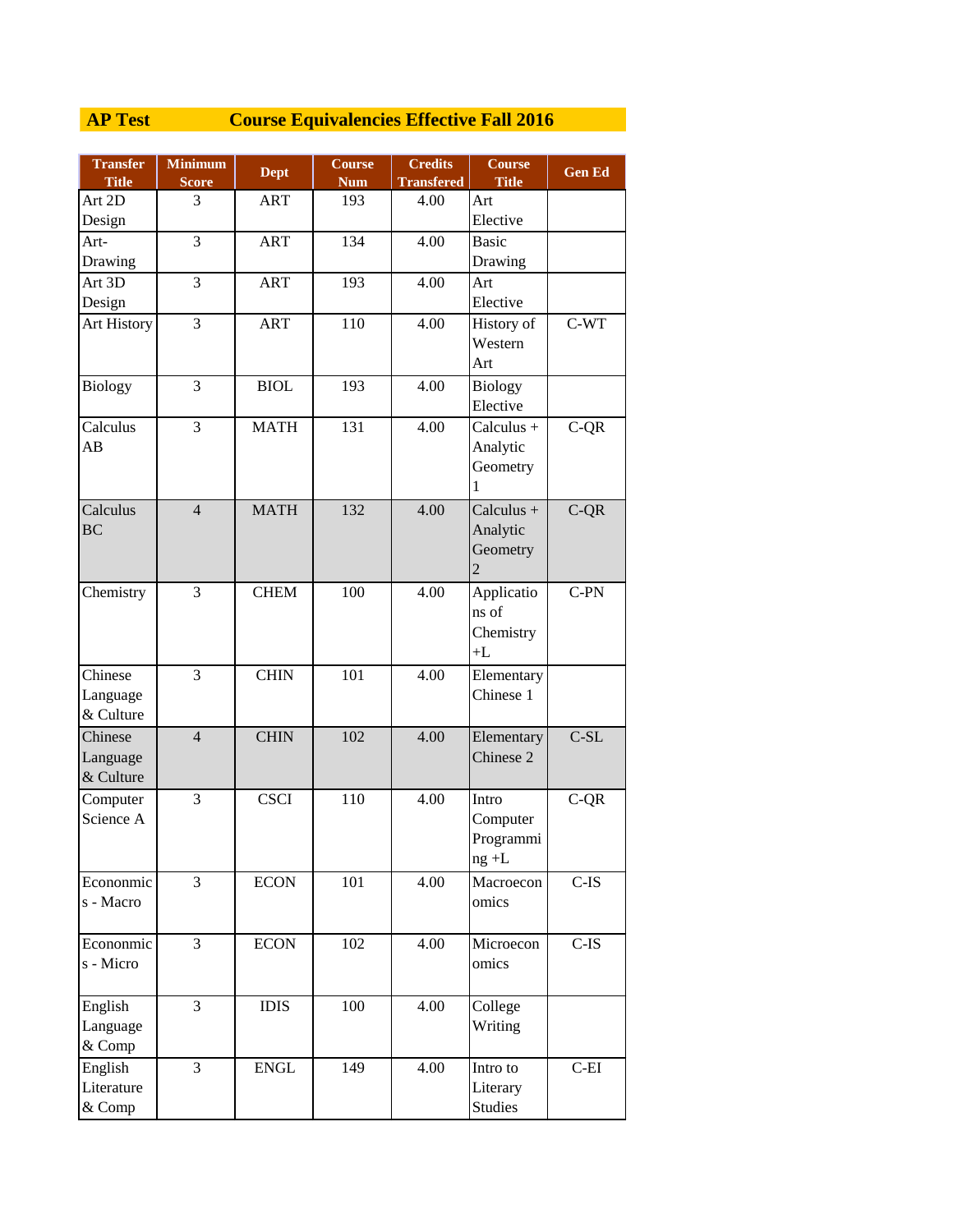| Environme<br>ntal<br>Science              | $\overline{3}$ | <b>ENVS</b> | 193 | 4.00 | Environmn<br>tl Science<br>Elective             | $C-PN$  |
|-------------------------------------------|----------------|-------------|-----|------|-------------------------------------------------|---------|
| European<br>History                       | $\overline{3}$ | <b>HIST</b> | 113 | 4.00 | Westrn Civ<br>2:Early/<br>Mod<br>Europe         | $C-WT$  |
| French<br>Language<br>& Culture           | $\overline{3}$ | <b>FREN</b> | 101 | 4.00 | Elementary<br>French 1                          |         |
| French<br>Language<br>& Culture           | $\overline{4}$ | <b>FREN</b> | 102 | 4.00 | Elementary<br>French 2                          | $C-SL$  |
| German<br>Language                        | 3              | <b>GERM</b> | 101 | 4.00 | Elementary<br>German 1                          |         |
| German<br>Language                        | $\overline{4}$ | <b>GERM</b> | 102 | 4.00 | Elementary<br>German 2                          | $C-SL$  |
| Govt $&$<br>Politics -<br>Comparativ<br>e | $\overline{3}$ | POLI        | 160 | 4.00 | Intro to<br>Comparativ<br>e Politics            | $C-BB$  |
|                                           | 3              | <b>INTL</b> | 160 | 4.00 | Intro to<br>Comparativ<br>e Politics            | $C-BB$  |
| Govt $&$<br>Politics -<br><b>U.S.</b>     | $\overline{3}$ | POLI        | 130 | 4.00 | United<br><b>States</b><br>Politics $+$<br>Govt | $C$ -IS |
| Human<br>Geography                        | 3              | GEOG        | 225 | 4.00 | Social<br>Geography                             | $C-DD$  |
| Italian<br>Language                       | $\overline{3}$ | <b>ITAL</b> | 101 | 4.00 | Intro to<br>Italian<br>Language 1               |         |
| Italian<br>Language                       | $\overline{4}$ | <b>ITAL</b> | 102 | 4.00 | Intro to<br>Italian<br>Language 2               | $C-SL$  |
| Japanese<br>Language                      | $\overline{3}$ | <b>JAPN</b> | 101 | 4.00 | Elementary<br>Japanese 1                        |         |